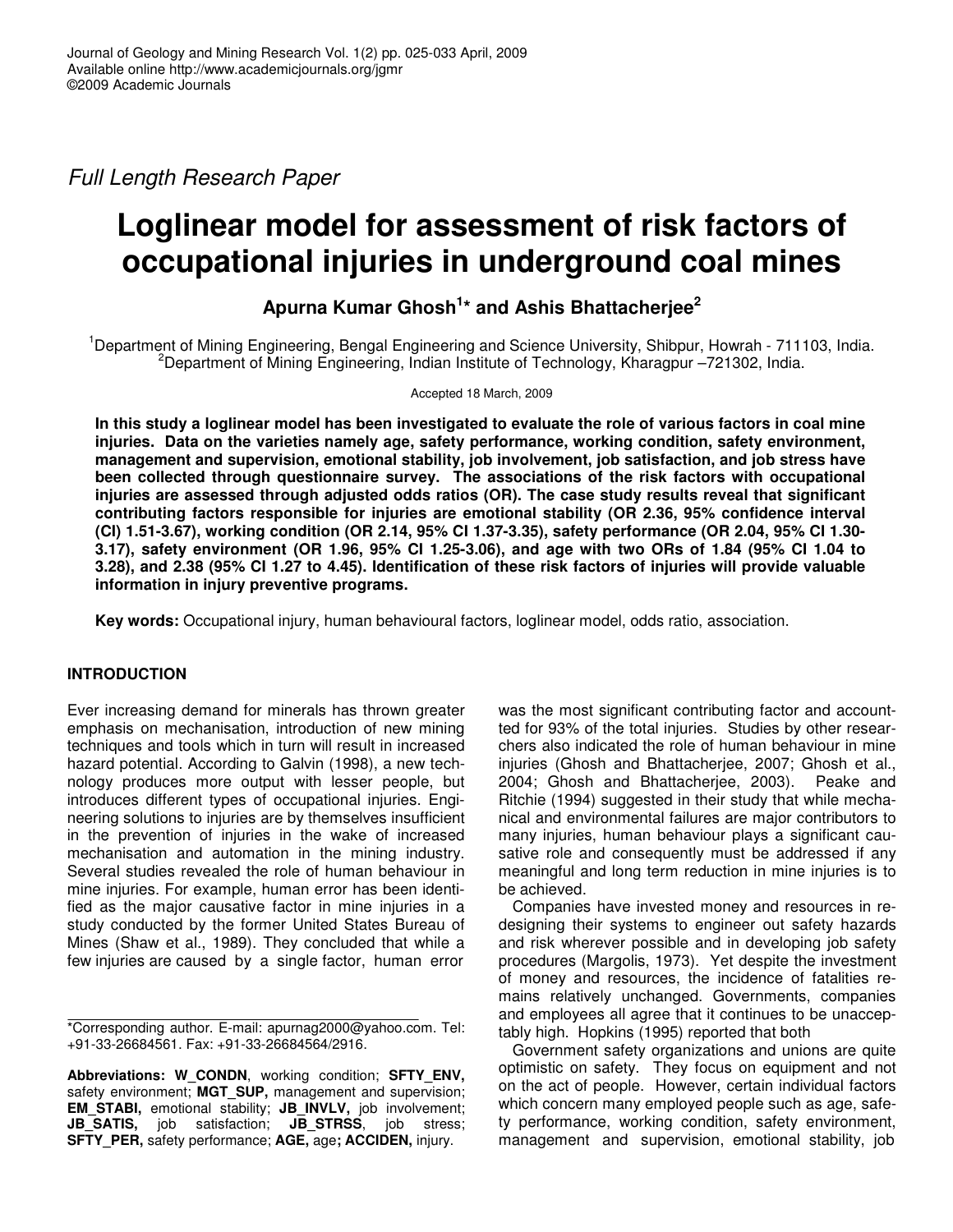involvement, job satisfaction, and job stress have been identified as risk factors for occupational injuries (Ghosh and Bhattacherjee, 2007; Ghosh et al., 2004).

It was not certain whether these factors play a role in underground coal mine injuries. Such knowledge is important because it shows that the preventive measures concerning these factors can be carried out in mines. Regarding statistical methods, some authors suggested loglinear models for analysing cross-tabulated data due to the multifactorial nature of the causes of occupational injuries (Bhattacherjee et al., 2004; Maiti et al., 2001). This method has found a limited use though it gives valuable results and provides information on multiple interacttions between various factors which are useful for understanding the overall problem.

Therefore, the present study is aimed at assessing the relationships of age, safety performance, working condition, safety environment, management and supervision, emotional stability, job involvement, job satisfaction, and job stress with the incidence of occupational injuries in the underground coal mine workers from the three collieries of Eastern India by using a loglinear model for a cross-sectional study to compute the odds ratios and the contributions of various factors, and to assess the multiple interactions between these variables.

# **METHODOLOGY**

# **Sample selection**

The data reported in this study were collected as a part of an extensive questionnaire survey on the personality traits and injury occurrence among coal mine workers in Eastern India. As the coal mine workers were mostly illiterate and were not fluent in reading and writing, the questionnaires were filled up by interviewing them individually in an isolated area to reduce biasing effects of the observed variables. Interview for each person required a time span of 45 min. Only those workers who were voluntarily agreed to participate were included in the study. Thereby interviews were taken from 404 workers. Equal number of subjects was taken from injury group and non injury group of workers controlling their occupation. Participants were chosen in a ratio close to the occupation wise distribution of injuries in accident record book kept in the mine.

Data were collected from three underground coal mines during the period 1999-2001. The case study mines are located in the eastern part of India. The mining methods practiced in these three mines are mainly bored and pillar working. The mines operate six days a week and three shifts per day for coal production. The average annual productions from the mines were 0.10, 0.10, and 0.24 million tons, and average underground employments (per day) in these mines were 860, 722, and 1,323 miners, respectively. In the last five years, the three mines encountered 780 reportable injuries with the average annual injury rate of 54 per 1,000 workers. The numbers of subjects selected from the three mines were 130, 130, and 144, respectively. A database of 404 workers was developed for the analyses.

# **Statistical method**

The loglinear model consists of a multidimensional contingency table. The analysis of the table was primarily aimed at investigating the statistical associations of the variables of interest. In addition,

the strength of association between two or more variables can also be measured. While explaining a contingency table the variations in the observed cell counts can be attributed to main and interaction effects of the different variables. In this study, the log-linear model is investigated as a statistical representation of the contingency table to quantify the relative importance of various factors and to detect occasions where the effects of these factors can be presumed real or they are merely random variations (Upton, 1977). The loglinear model for the contingency table is expressed as follows:

Log (expected cell frequency)  $=$  Grand mean + Main effects parameters + Second and higher order interactions.

As the number of dimensions of a contingency table increases the number of possible models also increases. Hence, some procedures are clearly needed to indicate which model may prove reasonable for the data set and which are likely to be inadequate. One such procedure is to examine the likelihood-ratio chi-square values of all effects in the saturated loglinear model. The other approach is to examine the standardised parameter values in the saturated loglinear model. These values may indicate which parameters may be excluded and consequently which unsaturated models may be worth considering. The odds ratios of different factors were computed based on the second order interaction parameters of the significant factors (Upton, 1977). All the analyses were performed with the SPSS program (SPSS, 1999).

# **Study design**

A retrospective study was designed. Two groups of individuals were initially identified: (i) a group that faced injury at least once (the cases) during the last five years and (ii) a group that did not face any injury (the controls) in their career. An attempt was then made to relate the risk factors to the injury status (injury or no injury). This type of study design is called in epidemiology a case-control study. This design is often the fastest and least expensive.

# **Instruments**

The Worker's Response Device (WRD) and Supervisor's Response Device (SRD) were used in the present investigation (Ghosh and Bhattacherjee, 2007; Ghosh et al., 2004). The WRD is a questionnaire based on 7 factors: working condition, safety environment, management and supervision, emotional stability, job involvement, job satisfaction, and job stress. The SRD includes safety performance of workers. Questionnaires were developed in ordinal scale. There are questions in each questionnaire to judge how a respondent feels and acts. Every question in the developed questionnaires has three possible answers; 'Yes', 'Cannot say', and 'No'. Score is assigned as 3= 'Yes', 2= 'Cannot say', or 3= 'No', based on the answer for a question. Since workers were not conversant with English, questionnaires were translated into their native languages Hindi and Bengali. yourself? you

#### **Data presentation**

First, Chronbach's alpha coefficients were computed to measure the intercorrelation of the various items (Li et al., 2001) for all factors studied. Internal consistency of the items are classified as Poor  $(570)$ , Acceptable  $(570 - 80)$ , Satisfactory  $(580 - 90)$ , and excellent (>90-100). The scores were computed by summing the score of individual items. The methods of quantification of the variables are described in details in the following subsections.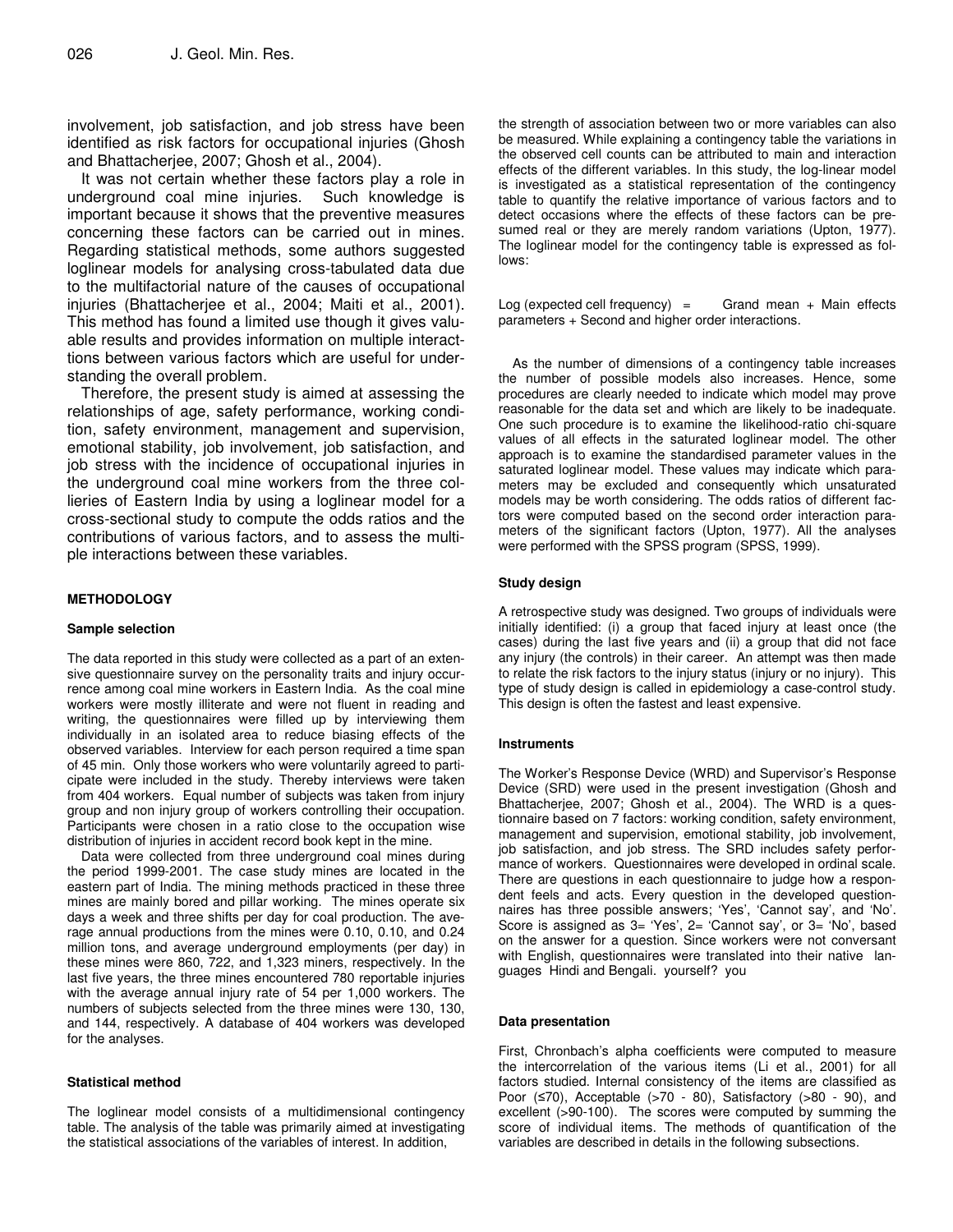#### **Working condition**

The respondents were asked to rate to which extent they agreed or disagreed with statements intended to measure different aspects of the working condition. The perception of the workers on working condition was tapped by fifteen items (e.g. "Is there a feeling of heat below ground?"; "Do you face difficulty due to the bad quality of cap lamp?'; "Is drinking water available in underground?"; "Is the condition of the roof and sides good enough?" etc.). All items were scored on a three-point scale; "Yes", "Cannot say", and "No". Reliability of the variable was measured by Cronbach's alpha (0.83) based on average inter-item correlation. Reliability analysis revealed a satisfactory internal consistency of the items.

#### **Safety environment**

The respondents were asked to indicate whether they agreed or disagreed on different aspects of safety environment. The perception of safety environment was measured using thirteen-item scale, which includes items such as "Do supervisors actively discourage risk taking behaviour?"; "Are hazards eliminated promptly from your workplace?"; "Are the safety regulations followed properly?" etc. Scores for individual items were summed to produce a single *safety environment* score for each respondent. The items had satisfactory internal consistency (Cronbach's alpha = 0.83).

#### **Management and supervision**

To measure ratings of the respondents on management and supervision, twelve-item scale was used with statements such as, "Are you happy with the skills and competency of your supervisor?"; "Do the officers try to understand the problems of workers?"; "Is good performance of the workers appreciated?" etc. Reliability analyses revealed satisfactory internal consistency (Cronbach's alpha = 0.86).

#### **Emotional stability**

To measure individual's mood and emotional reactivity, a twelveitem scale was used. The items were like this: "Do you sometimes feel happy, sometimes depressed without any apparent reason?"; "Are you quick and sure in your action?"; "Do you feel rather hurt easily?"; "Does your mind often wander while you are trying to concentrate on some work?" etc. Reliability coefficient of the scale based on internal consistency was satisfactory (Cronbach's alpha = 0.80).

#### **Job involvement**

Job involvement of workers was measured by a thirteen item scale. Some of the items included were "Does it so happen to you that how your time is spent through your work you cannot realize?"; "Do you get disheartened when you become unsuccessful in your work?"; "Do you consider any loss to the mine is the loss of; "Are concerned with the future of this mine?" etc. The scale had acceptable Cronbach's alpha coefficient (0.73).

#### **Job satisfaction**

Job satisfaction represents individuals' overall feelings toward their job. It was assessed with fifteen-item scale (e.g. "Do you think you have got right job for yourself?"; "Does your boss appreciate your competency and quality?"; "Do you think your work is difficult and arduous?"; "Do other people give respect to your work?"; "Are your

co-workers helpful and co-ordeal to you?" etc.). Reliability analyses revealed satisfactory consistency coefficient (Cronbach's alpha = 0.86) of the scale.

# **Job stress**

A fourteen item scale was used to measure the amount of work that individual needs to accomplish and how hard and fast one needs to work. Some of the statements were like this: "Do you have to work hard in mining job?"; "Is the mining job boring and monotonous?"; "Is your work full of danger?"; "Do the other members of your family solely dependent on you?"; "Do you feel you have to work in hurry as you are assigned excess amount of job?" etc. Acceptable Chonbach's  $\alpha$  value (0.78) was observed in this scale.

#### **Safety performance**

Safety performance is administered by the supervisors to indicate worker's behaviour and performance as he is closely monitored by his supervisor. It was assessed with 17 items (e.g. "Does the worker wear safety items?"; "Is the worker taking risks, short-cuts practiced by the worker?"; "Does the worker venture under unsupported roof?"; "Does the worker remain alcoholic while working?" etc.). Internal consistency coefficient was satisfactory (Cronbach's  $alpha = 0.88$ 

#### **Categorization of variables**

In this study except age all other variables were dichotomized in two categories on the basis of median value of the scores (Table 1): safety performance ( $\leq 45$  and  $>45$ ), working condition ( $\leq 26$  and  $>26$ ), safety environment ( $\leq 30$  and  $>30$ ), management and supervision ( $\leq$ 29 and > 29), emotional stability ( $\leq$ 30 and >30), job involvement ( $\leq$ 33 and  $>$ 33), job satisfaction ( $\leq$ 35 and  $>$ 35), job stress ( $\leq$ 26 and  $>$ 26), and occupational injury (injury and no injury). Age was categorized into three groups (<30, 30-45, and >45).

The occupational injury data were cross-classified by the variables of interest as shown in Table 2. To explore the univariate patterns of injuries, the crude risk ratios (RR) were computed with SPSS software application (SPSS, 1999). This type of analysis may lead to very misleading results and is not sufficient to draw any conclusion.

# **RESULTS**

Table 3 reveals some interesting univariate patterns of injuries regarding the variables studied. All individual characteristics such as age, emotional stability, job involvement, job satisfaction, and job stress emerged as significant factors. The perceptions of workers regarding working condition, safety environment, management and supervision also have significant contribution on occurrence of injuries. The null hypothesis was rejected in each case, which means that the risk of one group is significantly higher than the other group. This result suggests that individual characteristics play a significant role in injury involvement. Safety performance of the workers administered by their respective supervisors revealed that it was a significant predictor of injury Involvement. The SPSS HILOGLINEAR (SPSS, 1999) routine is used for the loglinear model run. This study consists of 10 factors, as listed in Table 1. In Table 4 the column labelled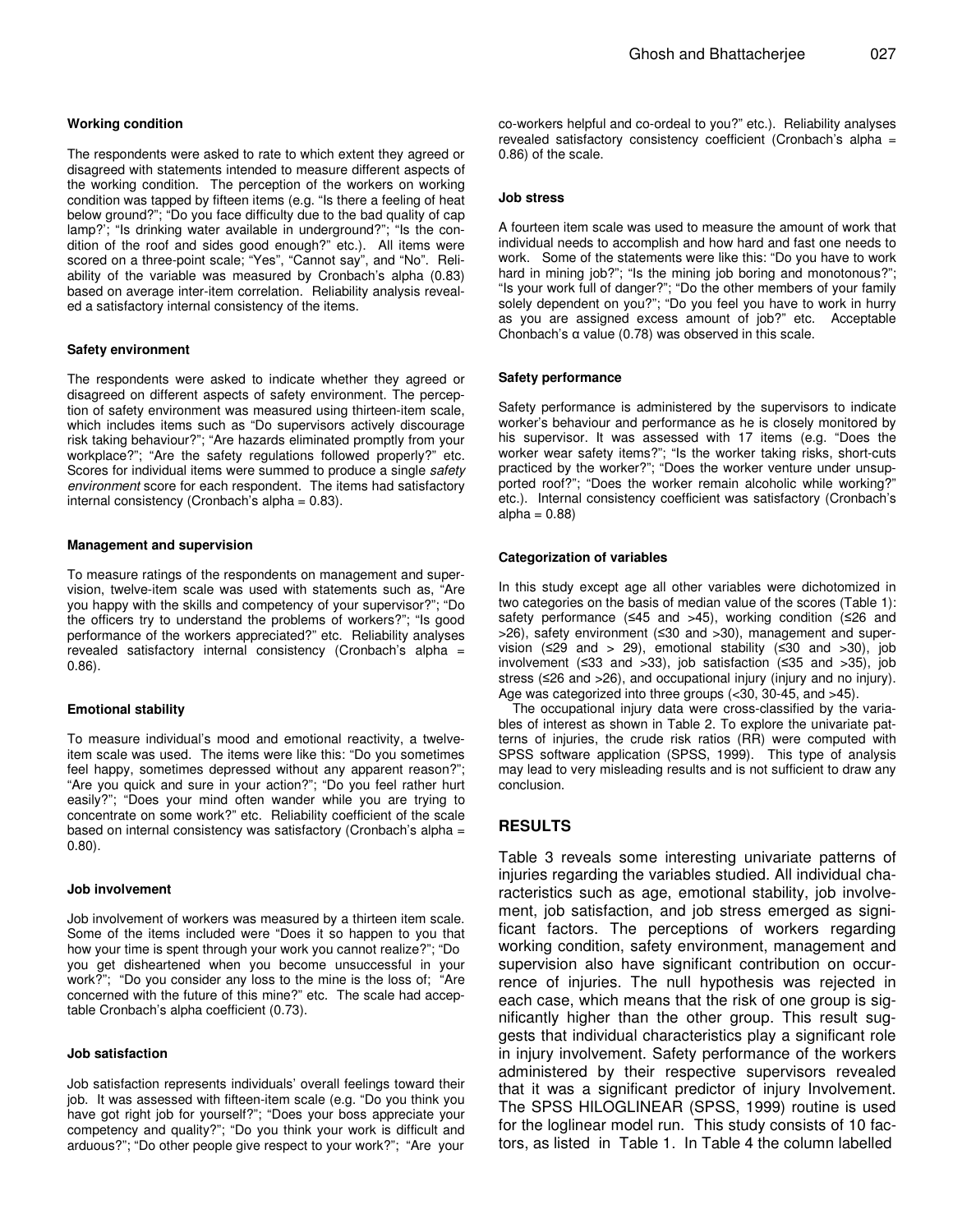| <b>Variables</b>           | No. of categories | Name                                   |
|----------------------------|-------------------|----------------------------------------|
| Age                        | 3                 | Age 0 $(30), Age 1 (30-45), Age2 (>5)$ |
| Safety performance         | 2                 | Low SP $(≤45)$ , High SP $(>45)$       |
| Working condition          | 2                 | Low WC ( $\leq$ 26), High WC ( $>$ 26) |
| Safety environment         | 2                 | Low SE $(≤30)$ , High SE $(>30)$       |
| Management and supervision | 2                 | Low MS $(≤29)$ , High MS $(>29)$       |
| Emotional stability        | 2                 | Low_ES (≤30), High_ES (>30)            |
| Job involvement            | 2                 | Low JI ( $\leq$ 33), High JI ( $>$ 33) |
| Job satisfaction           | 2                 | Low JS $(≤35)$ , High JS $(>35)$       |
| Job stress                 | 2                 | Low_JST (≤26), High_JST (>26)          |
| Injury                     | 2                 | Injury, no injury                      |

**Table 1**. Description of the variables on the basis of their categories.

**Table 2**. Cross classification table of the variables of interest.

| Age                      | <b>Safety</b> |          | Working   | <b>Safety</b>            | Management               | <b>Emotional</b> | Job involvement          | Job                      | Job                      | Injury                   |                          |
|--------------------------|---------------|----------|-----------|--------------------------|--------------------------|------------------|--------------------------|--------------------------|--------------------------|--------------------------|--------------------------|
|                          | performance   |          | condition | environment              | supervision              | stability        |                          | satisfaction             | stress                   | yes                      | no                       |
| Age 0                    | Low           | Low      |           | Low                      | Low                      | Low              | Low                      | Low                      | Low                      | m <sub>1111111111</sub>  | m <sub>1111111112</sub>  |
| $\overline{\phantom{a}}$ |               |          |           | $\overline{\phantom{a}}$ | $\overline{\phantom{0}}$ | $\sim$           | $\overline{\phantom{0}}$ | $\overline{\phantom{a}}$ | High                     | m <sub>1111111121</sub>  | m <sub>1111111122</sub>  |
|                          |               |          |           | ۰                        |                          |                  |                          | High                     | Low                      | m <sub>1111111211</sub>  | M <sub>1111111212</sub>  |
|                          |               |          |           |                          |                          |                  |                          |                          | High                     | M <sub>1111111221</sub>  | M <sub>1111111222</sub>  |
| Age1                     |               |          |           |                          |                          |                  |                          |                          | $\overline{\phantom{a}}$ |                          |                          |
| $\overline{\phantom{a}}$ |               |          |           |                          |                          |                  |                          | $\overline{\phantom{a}}$ | $\overline{\phantom{a}}$ |                          |                          |
|                          |               |          |           |                          |                          |                  |                          |                          |                          |                          |                          |
|                          |               |          |           |                          |                          |                  |                          |                          |                          |                          |                          |
|                          |               |          |           |                          |                          |                  |                          |                          |                          |                          |                          |
| Age2                     |               |          |           |                          |                          |                  |                          |                          |                          |                          |                          |
|                          | High          |          |           |                          |                          |                  |                          |                          |                          |                          |                          |
|                          |               | Hig<br>h |           |                          |                          |                  |                          |                          |                          |                          |                          |
|                          |               |          | High      |                          |                          |                  |                          |                          |                          |                          |                          |
|                          |               |          |           | High                     |                          |                  |                          |                          |                          |                          |                          |
|                          |               |          |           |                          | High                     |                  |                          |                          |                          |                          |                          |
|                          |               |          |           |                          | $\overline{\phantom{a}}$ | High             |                          |                          |                          |                          |                          |
|                          |               |          |           |                          |                          |                  | High                     | $\overline{\phantom{a}}$ | $\overline{\phantom{a}}$ | $\overline{\phantom{0}}$ | $\overline{\phantom{a}}$ |
|                          |               |          |           |                          |                          |                  | $\overline{\phantom{a}}$ | High                     | Low                      | M3322222211              | M <sub>3322222212</sub>  |
|                          |               |          |           |                          |                          |                  | $\overline{\phantom{a}}$ | $\overline{\phantom{a}}$ | High                     | M3322222221              | m <sub>3322222222</sub>  |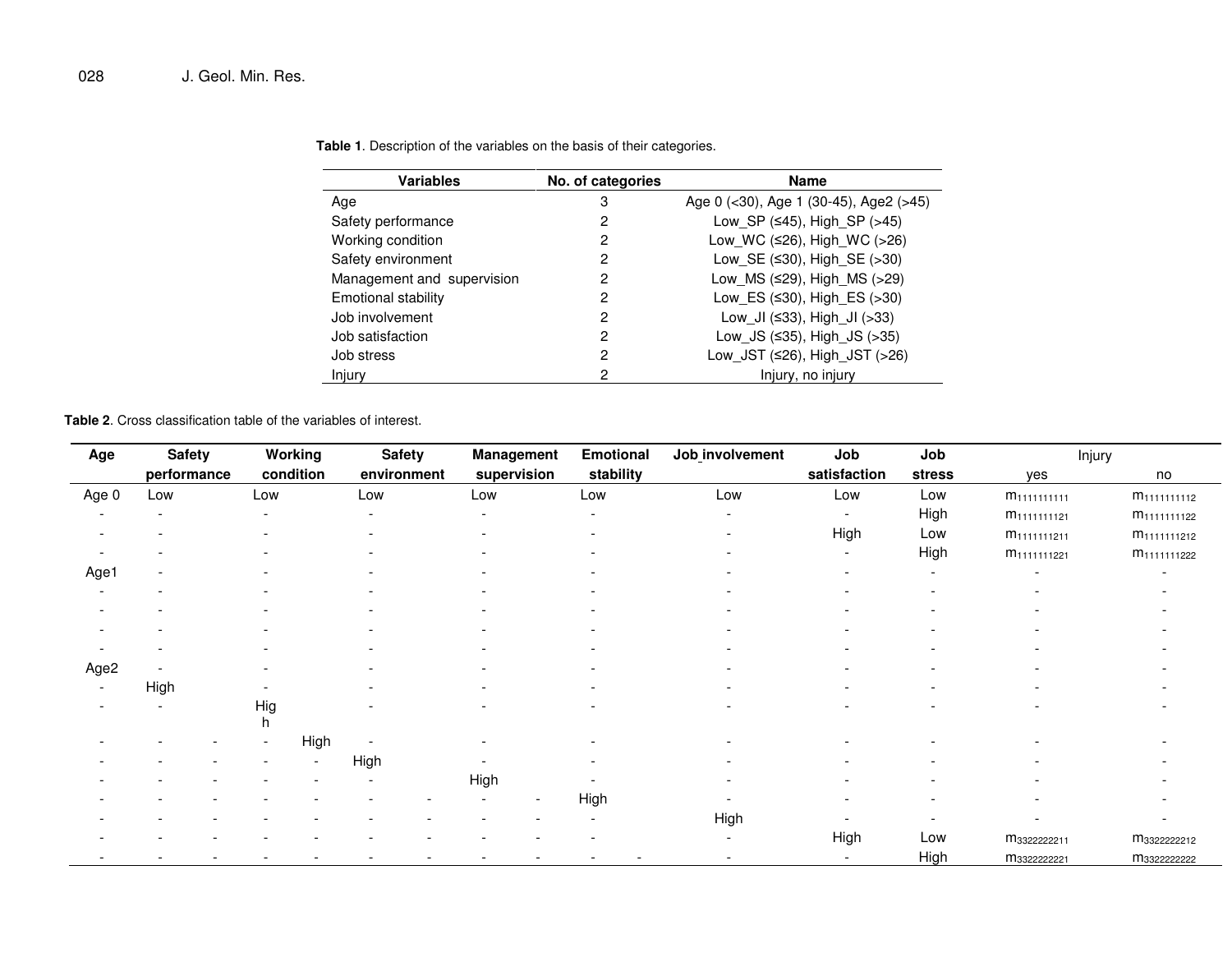|  | 029 |
|--|-----|
|  |     |

| Variable                              | <b>Crude Risk Ratio</b> | 95% Confidence Interval | p - value |
|---------------------------------------|-------------------------|-------------------------|-----------|
| Age (years)                           |                         |                         |           |
| $30 - 45$ vs. $< 30$                  | 1.32                    | $0.97 - 1.79$           | <b>NS</b> |
| $>45$ vs. $< 30$                      | $1.46*$                 | $1.07 - 2.00$           | < 0.05    |
| <b>Working Condition (score)</b>      |                         |                         |           |
| $\leq$ 26 vs. $>$ 26                  | $1.78 \pm$              | $1.44 - 2.22$           | < 0.001   |
| Safety Environment (score)            |                         |                         |           |
| $\leq 30$ vs. $>30$                   | $1.68 \pm$              | $1.37 - 2.06$           | < 0.001   |
| Management and Supervision<br>(score) |                         |                         |           |
| ≤29 vs. >29                           | 1.46‡                   | $1.20 - 1.79$           | < 0.001   |
| Emotional Stability (score)           |                         |                         |           |
| $\leq 30$ vs. $>30$                   | $1.82 \pm$              | $1.45 - 2.28$           | < 0.001   |
| Job Involvement (score)               |                         |                         |           |
| ≤33 vs. >33                           | $1.34+$                 | $1.08 - 1.65$           | < 0.01    |
| Job Satisfaction (score)              |                         |                         |           |
| ≤35 vs. >35                           | $1.45 \pm$              | $1.18 - 1.78$           | < 0.001   |
| Job Stress (score)                    |                         |                         |           |
| >26 vs. ≤26                           | 1.56‡                   | $1.28 - 1.91$           | < 0.001   |
| Safety Performance (score)            |                         |                         |           |
| ≤45 vs. >45                           | $1.65 \pm$              | $1.35 - 2.02$           | < 0.001   |

**Table 3**. Relative risk (RR) and 95% confidence intervals for various factors (variables) for occupational injuries  $(n=404)$ .

\*p<0.05, †p<0.01, ‡p<0.001.

| <b>Table 4.</b> Statistical tests for K-way and higher order effects are |  |  |  |
|--------------------------------------------------------------------------|--|--|--|
| zero.                                                                    |  |  |  |

| Κ  | DF   | L.R. $Chi2$ | Prob  | Pearson Chi <sup>2</sup> | <b>Prob</b> |
|----|------|-------------|-------|--------------------------|-------------|
| 10 | 2    | 0.000       | 1.000 | 0.000                    | 1.000       |
| 9  | 21   | 0.000       | 1.000 | 0.000                    | 1.000       |
| 8  | 102  | 0.324       | 1.000 | 0.164                    | 1.000       |
| 7  | 306  | 3.393       | 1.000 | 1.739                    | 1.000       |
| 6  | 642  | 15.816      | 1.000 | 8.289                    | 1.000       |
| 5  | 1020 | 270.453     | 1.000 | 264.443                  | 1.000       |
| 4  | 1314 | 722.146     | 1.000 | 1359.070                 | 0.189       |
| 3  | 1470 | 886.723     | 1.000 | 1454.864                 | 0.606       |
| 2  | 1524 | 1511.661    | 0.584 | 3270.020                 | 0.000       |
| 1  | 1535 | 1581.956    | 0.197 | 3618.495                 | 0.000       |

'Prob' gives the observed significance levels for the tests that K-way and higher-order effects are zero. Small observed significance level indicates the hypothesis that terms of particular orders are zero should be rejected. It is clear in Table 4 that interaction terms up to second order are sufficient to explain the variations in observed cell frequencies. Thus, it appears that a model up to second order effects is adequate to explain the variations in observed cell frequencies of the classification table.

Table 5 presents the effects of the main terms and second-order interaction terms of the saturated loglinear model run and the partial association of each of the effect

terms; the third order and higher order interaction terms being non-significant. Further, the model run showed that the second order interaction parameters injury\*job involvement, injury\*job satisfaction, injury\*job stress and injury\*management supervision were not significant. These variables were discarded in the next model run. Finally, the model retained was the unsaturated one including all the main effects of the six variables injury, age, emotional stability, safety environment, safety performance, working condition and all their two-way interaction terms (Table 6). The results revealed that the variables emotional stability, working condition, safety performance, safety environment and age are signifycantly related with injury. By excluding injury, it is observed that there were also associations among the five factors, particularly between emotional stability and safety performance (EM\_STABI\* SFTY\_PER), emotional stability and working condition (EM\_STABI\* W\_CONDN), safety environment and safety performance SFTY\_ENV\*SFTY\_PER), safety environment and working condition (SFTY\_ENV\*W\_CONDN). Hence it can be concluded that these four factors are not purely independent. Based on partial chi-square values priority has been given to various factors. Table 7 shows the contributing factors of occupational injury with their percentage contribution. The emotional stability appeared to be the major contributing factor towards occupational injuries (28.06%) followed by working condition (21.46%), safety performance (19.16%), safety environment (16.57%), and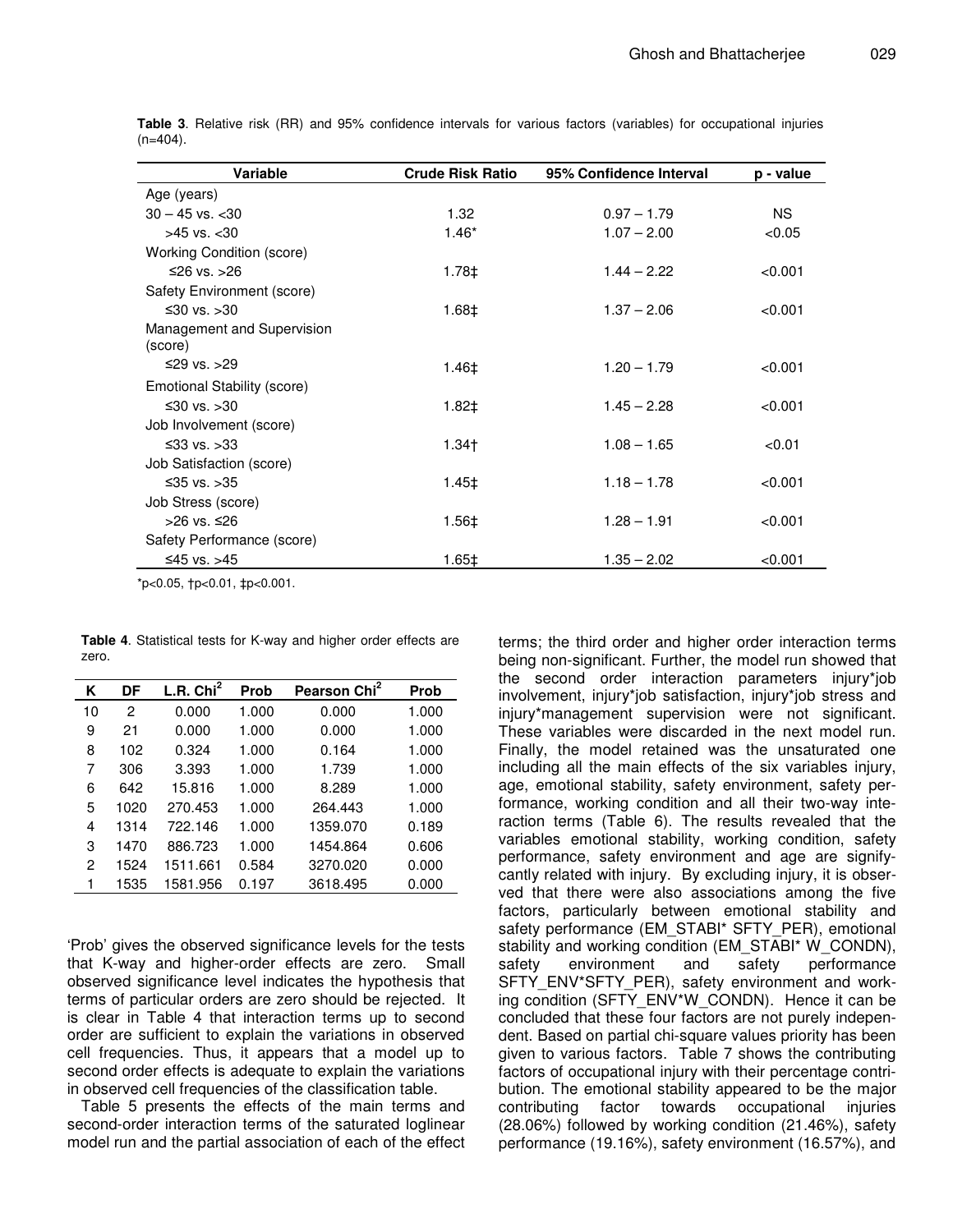**Table 5**. Saturated loglinear model run for various risk factors (n=404).

| <b>Interactions</b>                                                     | Degree of freedom       | Partial Chi <sup>2</sup>     | p value                          |
|-------------------------------------------------------------------------|-------------------------|------------------------------|----------------------------------|
|                                                                         | <b>Main effects</b>     |                              |                                  |
| AGE                                                                     | $\boldsymbol{2}$        | 49.076                       | .0000                            |
| JB_INVLV                                                                | $\mathbf{1}$            | 8.944                        | .0028                            |
| EM_STABI                                                                | 1                       | 5.716                        | .0168                            |
| SFTY_ENV                                                                | 1                       | 1.942                        | .1634                            |
| <b>JB_STRSS</b>                                                         | 1                       | 1.674                        | .1957                            |
| SFTY_PER                                                                | 1                       | 1.427                        | .2322                            |
| W_CONDN                                                                 | 1                       | .991                         | .3194                            |
| <b>JB_SATIS</b>                                                         | 1                       | .485                         | .4860                            |
| MGT_SUP                                                                 | 1                       | .039                         | .8430                            |
| <b>ACCIDEN</b>                                                          | $\mathbf{1}$            | .000                         | 1.0000                           |
| All 2-way                                                               |                         |                              |                                  |
| MGT_SUP*SFTY_ENV                                                        | 1                       | 38.604                       | .0000                            |
| JB_SATIS*JB_STRSS                                                       | 1                       | 37.196                       | .0000                            |
| JB_SATIS*MGT_SUP                                                        | 1                       | 17.146                       | .0000                            |
| MGT_SUP*W_CONDN                                                         | 1                       | 15.300                       | .0001                            |
| AGE_*JB_SATIS                                                           | 2                       | 12.678                       | .0018                            |
| JB_INVLV*JB_SATIS                                                       | $\mathbf{1}$            | 11.898                       | .0006                            |
| <b>ACCIDEN*EM STABI</b>                                                 | 1                       | 11.870                       | .0006                            |
| ACCIDEN*W_CONDN                                                         | 1                       | 9.857                        | .0017                            |
| ACCIDEN*SFTY PER                                                        | 1                       | 8.933                        | .0028                            |
| <b>JB SATIS*SFTY ENV</b>                                                | 1                       | 8.890                        | .0029                            |
| JB_STRSS*MGT_SUP                                                        | 1                       | 8.564                        | .0034                            |
| ACCIDEN*AGE                                                             | $\overline{\mathbf{c}}$ | 8.152                        | .0170                            |
| AGE_*JB_INVLV                                                           | $\overline{c}$          | 6.903                        | .0317                            |
| ACCIDEN*SFTY_ENV                                                        | $\mathbf{1}$            | 4.879                        | .0272                            |
| EM_STABI*SFTY_PER                                                       | 1                       | 4.752                        | .0293                            |
| SFTY_ENV*W_CONDN                                                        | 1                       | 3.909                        | .0480                            |
| EM_STABI*JB_STRSS                                                       | 1                       | 3.177                        | .0747                            |
| JB_STRSS*SFTY_PER                                                       | 1                       | 2.772                        | .0959                            |
| SFTY_PER*W_CONDN                                                        | 1                       | 2.715                        | .0994                            |
| EM_STABI*W_CONDN                                                        | 1                       | 2.347                        | .1256                            |
| SFTY_ENV*SFTY_PER                                                       | 1                       | 1.712                        | .1907                            |
| ACCIDEN*JB_INVLV                                                        | 1                       | 1.645                        | .1996                            |
| JB_STRSS*SFTY_ENV                                                       | 1                       | 1.499                        | .2208                            |
| <b>JB INVLV*JB STRSS</b>                                                | 1                       | 1.392                        | .2381                            |
| JB_STRSS*W_CONDN                                                        | 1                       | 1.379                        | .2402                            |
| ACCIDEN*JB_STRSS                                                        | 1                       | 1.335                        | .2480                            |
| AGE_*SFTY_PER                                                           | $\overline{\mathbf{c}}$ | 1.276                        | .5284                            |
| JB_INVLV*SFTY_PER                                                       | 1                       | 1.105                        | .2932                            |
| AGE_*EM_STABI                                                           | $\overline{c}$          | .927                         | .6292                            |
| JB_SATIS*W_CONDN                                                        | 1                       | .908                         | .3408                            |
| AGE_*SFTY_ENV                                                           | 2                       | .893                         | .6398                            |
| EM_STABI*JB_INVLV                                                       | 1                       | .789                         | .3744                            |
| AGE_*JB_STRSS                                                           | 2                       | .714                         | .6998                            |
| EM_STABI*JB_SATIS                                                       | 1                       | .696                         | .4040                            |
| JB SATIS*SFTY_PER                                                       | 1                       | .654                         | .4186                            |
|                                                                         |                         |                              |                                  |
|                                                                         |                         |                              |                                  |
|                                                                         |                         |                              |                                  |
|                                                                         |                         |                              |                                  |
| AGE_*MGT_SUP<br>ACCIDEN*MGT_SUP<br>ACCIDEN*JB SATIS<br>JB_INVLV*W_CONDN | 2<br>1<br>1             | .425<br>.306<br>.277<br>.199 | .8085<br>.5801<br>.5986<br>.6556 |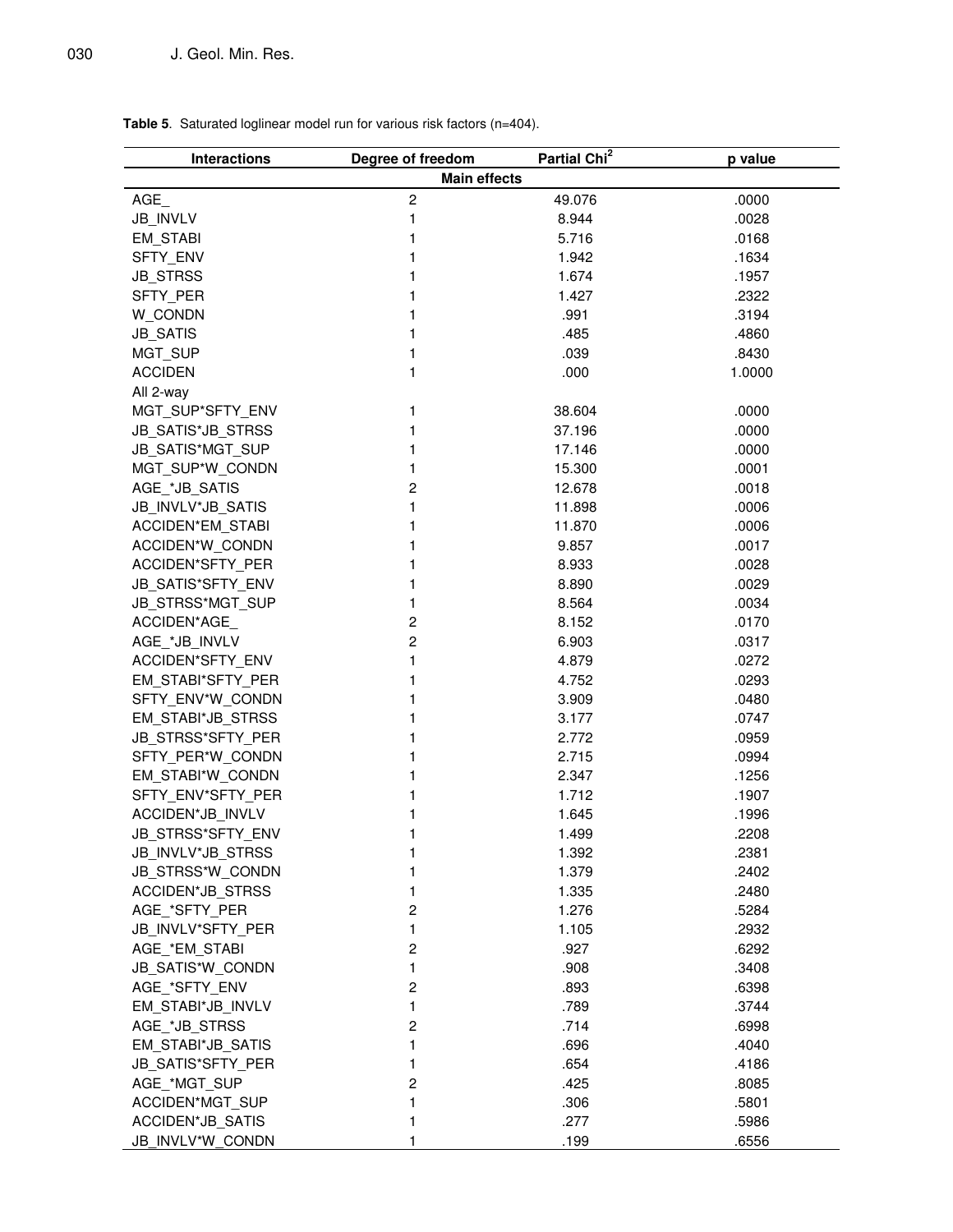**Table 5** Cond.

| EM STABI*MGT SUP  | .177 | .6743 |
|-------------------|------|-------|
| AGE *W CONDN      | .152 | .9270 |
| EM STABI*SFTY ENV | .029 | .8637 |
| JB INVLV*MGT SUP  | .022 | .8832 |
| JB INVLV*SFTY ENV | .012 | .9146 |
| MGT SUP*SFTY PER  | .008 | .9298 |

**Table 6**. Final unsaturated loglinear model with six retained variables (n=404).

| <b>Interactions</b>     | Degree of freedom | Partial Chi <sup>2</sup> | p-value   |
|-------------------------|-------------------|--------------------------|-----------|
| <b>Main effects</b>     |                   |                          |           |
| AGE                     | $\overline{c}$    | 49.07                    | < 0.0001  |
| EM_STABI                |                   | 5.72                     | < 0.05    |
| <b>SFTY ENV</b>         |                   | 1.94                     | <b>NS</b> |
| <b>SFTY PER</b>         |                   | 1.43                     | <b>NS</b> |
| W CONDN                 |                   | 0.99                     | <b>NS</b> |
| <b>ACCIDEN</b>          |                   | 0.00                     | <b>NS</b> |
| <b>Interactions</b>     |                   |                          |           |
| SFTY ENV*W CONDN        |                   | 19.59                    | < 0.0001  |
| <b>ACCIDEN*EM STABI</b> |                   | 14.53                    | < 0.0001  |
| ACCIDEN*W CONDN         |                   | 11.11                    | < 0.001   |
| ACCIDEN*SFTY PER        |                   | 9.92                     | < 0.01    |
| ACCIDEN*SFTY ENV        |                   | 8.58                     | < 0.01    |
| ACCIDEN*AGE             | 2                 | 7.64                     | < 0.05    |
| EM STABI*SFTY PER       |                   | 6.16                     | < 0.05    |
| SFTY ENV*SFTY PER       |                   | 4.71                     | < 0.05    |
| EM_STABI*W_CONDN        |                   | 3.94                     | < 0.05    |
| SFTY PER*W CONDN        |                   | 3.53                     | <b>NS</b> |
| AGE_*SFTY_PER           | 2                 | 2.35                     | <b>NS</b> |
| EM STABI*SFTY ENV       |                   | 1.88                     | <b>NS</b> |
| AGE_*EM_STABI           | $\overline{c}$    | 0.78                     | <b>NS</b> |
| AGE *SFTY ENV           | $\overline{c}$    | 0.29                     | <b>NS</b> |
| AGE *W CONDN            | 2                 | 0.19                     | <b>NS</b> |

**Table 7**. Contribution of various risk factors towards occupational injuries (n=404).

| <b>Factors</b>             | Contribution % |
|----------------------------|----------------|
| <b>Emotional stability</b> | 28.06          |
| Working condition          | 21.46          |
| Safety performance         | 19.16          |
| Safety environment         | 16.57          |
| Age                        | 14.75          |

age (14.75%). Table 8 presents the estimated parameter values of the final model as well as the adjusted odds ratios (OR) for the various risk factors. From the multivariate loglinear model run, odds ratios (risk indices) for the various categories of variables were computed by taking the antilogarithm of their estimated parameters. It was observed that compared with the higher emotional stable workers, the lower emotional workers have an odds ratio (OR) of 2.36 (95% CI 1.51 to 3.67). The OR is 2.14 times higher (95% CI 1.37 to 3.35) for those workers who perceived working condition as poor compared to those who perceived it as good. Workers whose safety performance was poor are found to be more susceptible to injuries compared to the workers whose safety performance was good (OR 2.04, 95% CI 1.30 to 3.17). Those who perceived safety environment to be poor had OR 1.96 times higher (95% CI 1.25 – 3.06) compared to those who perceived it to be good. Compared to the age group of less than 30 years, the age groups of 30-45 years and more than 45 years had ORs of 1.84 (95% CI 1.04 to 3.28), and 2.38 (95% CI 1.27 to 4.45), respect tively.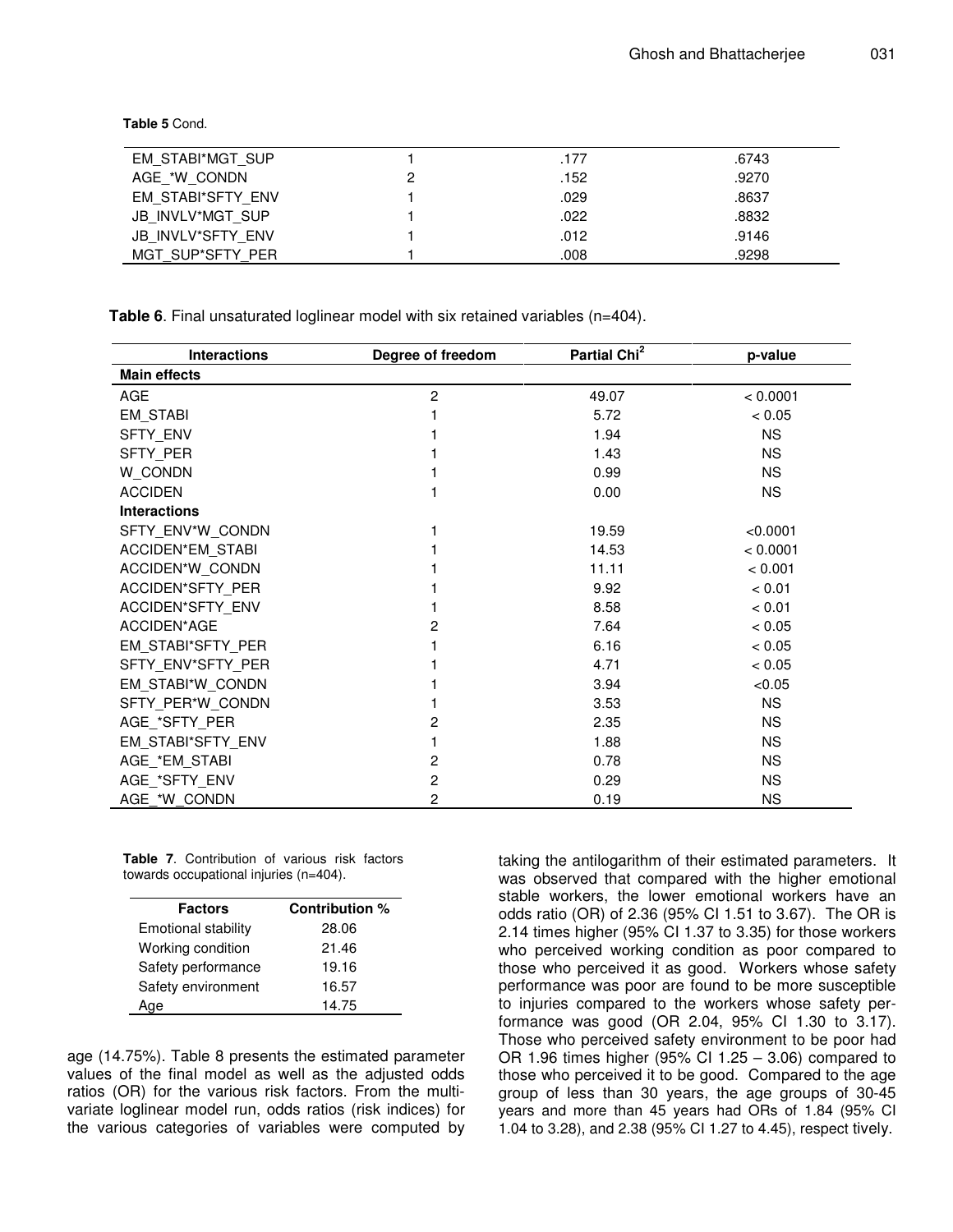| <b>Variables</b>                                     | <b>Estimated parameters</b> | <b>Odds Ratio</b> | 95% Confidence                 |
|------------------------------------------------------|-----------------------------|-------------------|--------------------------------|
|                                                      |                             |                   | <b>Interval for Odds Ratio</b> |
| Age (years) $30 - 45$ vs. $\lt 30$ > 45 vs. $\lt 30$ | 0.611 0.865                 | 1.84* 2.38†       | $1.04 - 3.28$ ; 1.27 $- 4.45$  |
| Working Condition (score) ≤26 vs. >26                | 0.762                       | $2.14\pm$         | $1.37 - 3.35$                  |
| Safety Environment (score)≤30 vs. >30                | 0.671                       | 1.96†             | $1.25 - 3.06$                  |
| Emotional Stability (score)≤30 vs. >30               | 0.857                       | 2.36‡             | $1.51 - 3.67$                  |
| Safety Performance (score)≤45 vs. >45                | 0.711                       | $2.04\pm$         | $1.30 - 3.17$                  |

**Table 8**. Estimated parameter values, adjusted odds ratios, and 95% confidence interval for various factors calculated with loglinear model  $(n=404)$ .

 $*$  p<0.05;  $\dagger$  p<0.01;  $\ddagger$  p<0.001.

# **DISCUSSION**

The present study shows that emotional stability is the most significant predictor of injury. Emotionally stable persons were found to be less involved with injury. It is a fact that some of the mining job can be very stressful at least to the workers who are emotionally unstable. This stress creates frustrations at times. When frustrations increase, adjustive response becomes inadequate and reactions are disorganized and exaggerated. Under such situations the individual becomes prone to be inflexible and unwilling to change his responses. Such an individual runs a higher risk of meeting with an injury.

This study shows that perception regarding working condition and safety environment had significant influence on injury occurrence. The result suggests that control group workers are highly satisfied with the existing working condition of mines in comparison to case group workers. Discussions with the workers revealed that non-injury group of workers have positive thinking about the physical environment and always take necessary precautions for safety. It was observed that the case group workers blame the physical environment for their mistakes and are also careless about safety instruct-tions those are necessary from actual working point of view. This was also observed by other researchers. For example, Sherry (1991) proposed that workplace injuries are caused by poor person-environment fit, which leads to an increased job stress and thus to an increased injury risk. According to Melamed et al. (1989), those individuals who are more sensitive to work environment are more likely to have been involved in an injury.

A higher risk of injuries amongst older workers was observed in this study. This has also been reported in other studies. Bennett and Passmore (1986) showed that older miners are more likely to receive fatality than younger. Hansen (1989) showed that older employees, rather than younger employees are more likely to be injured. Zwerling et al. (1996), however, indicated a bimodal distribution between injuries and age. They interpreted these results to indicate that younger workers have a higher injury rate because of less job experience; whereas, the older workers have high injuries due to age factor. Aging would result in a decrease in physical and

mental abilities which may in turn result in poor quality of work and increased work environmental risks, particularly when the demanding level of the tasks is high.

A significant odds ratio was found for safety performance of workers. The study revealed that the control group of workers evinced better safety performance in comparison to the case group of workers due to their positive psychological traits and characteristics such as high emotional stability, better satisfaction, high involvement, less job stress, and better perception of physical environment. Dhar (1990) found a similar result when the performance of the workers was rated by their respective supervisors.

# **Conclusion**

The findings of the loglinear model analysis indicate that both the personal and impersonal factors affect the occurrence of an injury. In this study, it is noticed that the factors emotional stability, working condition, safety environment, safety performance, and age of workers are significantly associated with injuries. Identification of these risk factors of injuries will provide valuable information in injury preventive programmes. Specifically, the management should pay due attention towards the problems of working environment and safety of the workers. Moreover, workers should be trained to develop the positive psychological traits to maintain the balance between rigidity and flexibility which is helpful in injury prevention. Factors which affect the psychological traits negatively should be eliminated. Workers with negative traits like emotionally instable and older workers should be employed in less hazardous job.

# **ACKNOWLEDGEMENT**

The authors are thankful to All India Council for Technical Education (AICTE), New Delhi for providing support to publish this paper.

# **REFERENCES**

Bennett JD, Passmore DL (1986). Multinomial logit analysis of injury severity in U.S. underground bituminous coal mines. Acci. Anal. Prev.